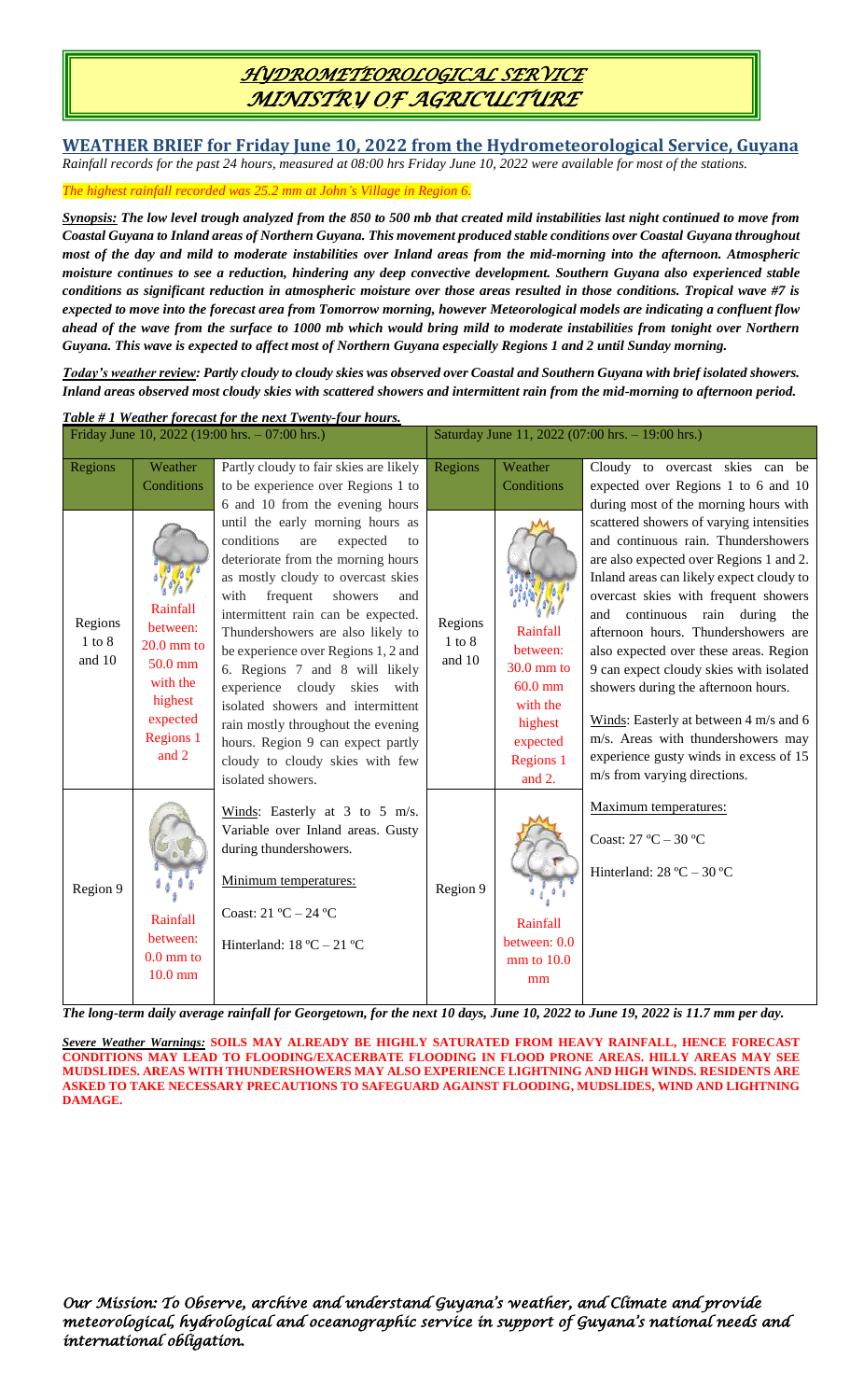# *HYDROMETEOROLOGICAL SERVICE MINISTRY OF AGRICULTURE*



*Infra-red Satellite and Radar images valid 19:00 UTC (15:00 hrs) Friday June 10, 2022.*



*Radar generated precipitation estimates. Twenty-four and nine hours' rainfall valid 7 hrs and 16 hrs, 10 June 2022.*

### *Table # 2 Occurrences of high and low tides for the next 24 hours and the times for sunrise and sun set.*

| <b>Tonight (June 10, 2022)</b>                                                                                                                                                                        | <b>Tomorrow Morning (June 11, 2022)</b> |                                                                 | <b>Tomorrow Afternoon (June 11, 2022)</b> |  |  |  |  |
|-------------------------------------------------------------------------------------------------------------------------------------------------------------------------------------------------------|-----------------------------------------|-----------------------------------------------------------------|-------------------------------------------|--|--|--|--|
|                                                                                                                                                                                                       |                                         | Low Tide 07:24 hrs<br>Tide Height 0.68 m                        | <b>High Tide 13:34 hrs</b>                |  |  |  |  |
|                                                                                                                                                                                                       |                                         | <b>High Tide 01:20 hrs</b><br>Tide Height 2.81 m (above normal) | Tide Height 2.63 m                        |  |  |  |  |
| Sunrise:                                                                                                                                                                                              | $05:36$ hrs.                            | Sunset:                                                         | $18:06$ hrs.                              |  |  |  |  |
| <u>HIGH TIDE ADVISORY: CITIZENS ARE ADVISED THAT ABOVE NORMAL HIGH TIDE ADVISORY IS IN EFFECT</u><br><u>AND WILL CONTINUE UNTIL SUNDAY JUNE 19, 2022. RESIDENTS OF LOW LYING, RIVERINE, AND FLOOD</u> |                                         |                                                                 |                                           |  |  |  |  |

**PRONE AREAS ARE ADVISED TO TAKE THE NECESSARY PRECAUTIONS AGAINST FLOODING AS OVER-TOPPING IS LIKELY.**

#### *Sea conditions:* **MODERATE SEAS WITH NORTH-EASTERLY TO EASTERLY WAVES REACHING HEIGHTS OF 2.0 TO 2.5 METERS IN OPEN WATERS.**

**- THESE WAVES ARE LIKELY TO HAVE PERIODS OF BETWEEN 8 S AND 10 S. - WINDS ARE EXPECTED TO BE TO EASTERLY BETWEEN 5 M/S TO 8 M/S**

*Our Mission: To Observe, archive and understand Guyana's weather, and Climate and provide meteorological, hydrological and oceanographic service in support of Guyana's national needs and international obligation.*